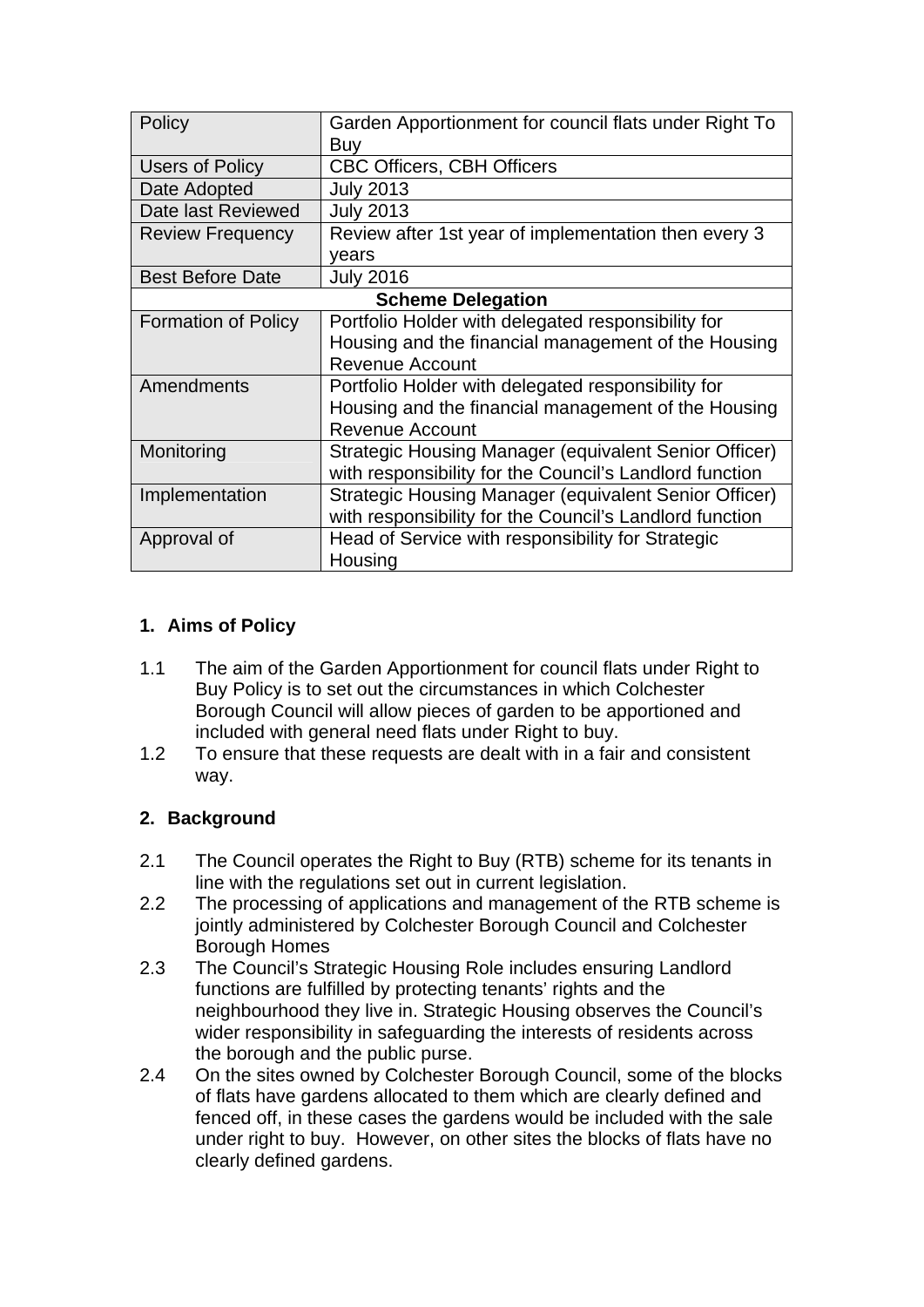- 2.5 In some circumstances tenants have requested to buy a piece of communal garden land when they make their Right to Buy application where the garden is not included with the tenancy and the garden has been maintained by the tenant. This excludes communal garden land that is being maintained under the council's ground maintenance contract.
- 2.6 On some sites some requests for pieces of garden land have been included and then sold with flats under Right to Buy in an adhoc way.

# **3 Legislation and Guidance**

- 3.1 The Housing Act 1985 gave tenants the right to purchase their Council house or bungalow, or acquire the Lease of their flat, if they had been a social housing tenant for at least two years.
- 3.2 The Housing Act 2004 which came into force in January 2005 extended the term to five years therefore if the tenancy began on or after 18th January 2005, the tenant's right to buy is suspended for at least 5 years.
- 3.3 The Land Registration Act 2002 which came into force on 13 October 2003 introduced a new legal scheme to acquire registered land by adverse possession.
- 3.4 A person wishing to claim adverse possession of registered land would need to continuously occupy the land for ten years or for a period of twelve years if the land is unregistered or if the period of time of occupation is ended before 2003.
- 3.5 There are two elements a person needs to establish for a claim of adverse possession, regardless of whether the claim is in respect of registered or unregistered land. To claim title to land by adverse possession, the claimant needs to prove the following:
	- Uninterrupted "factual" possession of the land by the claimant for the requisite period of time
	- "Intention" on the part of the claimant to possess the land during that period.

## **4 The Policy**

- 4.1 The Policy sets out how the Council will deal with applications to purchase pieces of garden land in conjunction with a right to buy application, where this has not been defined by the tenancy agreement. This excludes communal garden land that is being maintained as part of the council's ground maintenance contract as this land is not available for purchase.
- 4.2 In order to provide a fair and consistent decision making process in these cases, the council will apply principles to consider applications as follows;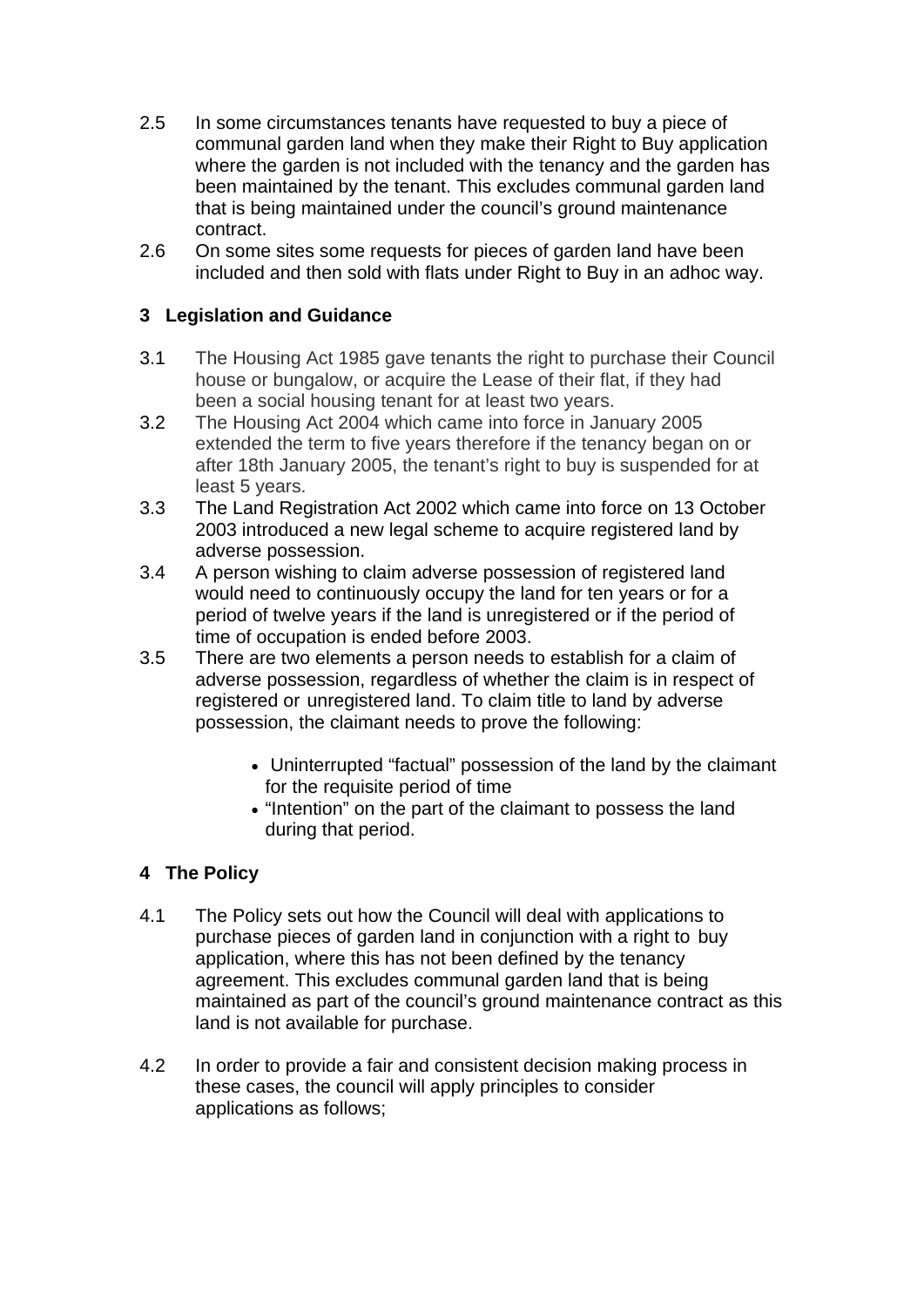- o Proof that the tenant has been maintaining the piece of garden i.e. fencing, evidence of planting shrubs, vegetable plot etc
- o Proof that the tenant has legal access to the piece of garden, and whether this is shared access i.e. Via a pathway
- o Consider any management issues in relation to the piece of garden concerned such as Anti Social Behaviour and Environmental issues.
- o Consideration of individual rights against the rights of the remaining tenants.
- 4.3 When a request for a piece of garden is on a site that has not been apportioned, Colchester Borough Homes will take the opportunity to look at the site as a whole and apportion gardens accordingly. Tenants will be involved in consultation and records will be updated.
- 4.4 Once these principles have been considered a joint report by Colchester Borough Council and Colchester Borough Homes will be made to the Contract Risk and Standard Service Manager (or equivalent job role), with the responsibility for the Council's Landlord functions, for them to make a decision.

### **5 Appeals Procedure**

- 5.1 Appeals must be received within 28 days of the date of the decision letter.
- 5.2 Where the appeal is in respect of how the policy and procedure have been applied the Strategic Housing Manager (or equivalent Senior Officer) with responsibility for the Council's Landlord Function will investigate the case and respond.
- 5.3 Appeals must set out which particular aspects of the application of the policy or procedure the appeal is based on.
- 5.3 Appeals against the decision made will be considered by the Head of Service with responsibility for the Council's Landlord function whose decision is final. Appeals against decisions will need to state what decision is being questioned e.g. Decision to apportion, Decision not to apportion, Decision on how apportionment has been undertaken.

#### **6 Service Standards**

6.1 Service standards will be governed by the legal requirements of the Right to Buy process. The Section 125 Notice (offer notice) which details, description of property, price, any structural defects and terms & conditions of sale, will be sent out within 12 weeks. We would need to comply with this and therefore the decision on the sale of a piece of garden land will need to fall within this timescale.